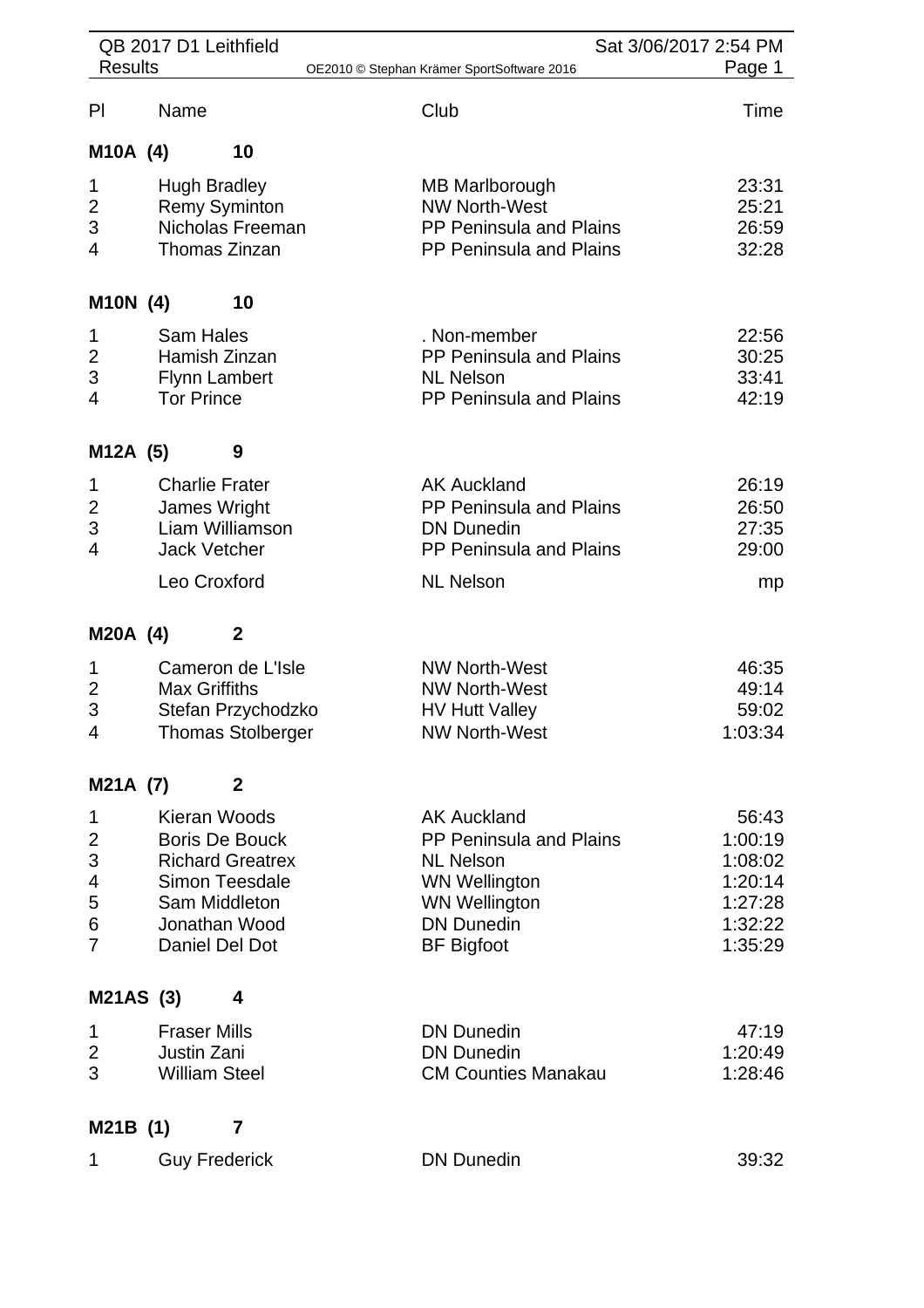| <b>Results</b>   |                         |                                            | Sat 3/06/2017 2:54 PM |  |
|------------------|-------------------------|--------------------------------------------|-----------------------|--|
|                  |                         | OE2010 © Stephan Krämer SportSoftware 2016 | Page 2                |  |
| PI               | Name                    | Club                                       | Time                  |  |
| M21E (12)        | 1                       |                                            |                       |  |
| 1                | <b>Tommy Hayes</b>      | <b>AK Auckland</b>                         | 50:49                 |  |
| $\overline{c}$   | Nick Hann               | PP Peninsula and Plains                    | 52:08                 |  |
| 3                | Alistair Richardson     | <b>DN Dunedin</b>                          | 53:05                 |  |
| 4                | Gene Beveridge          | <b>NW North-West</b>                       | 54:41                 |  |
| 5                | <b>Matt Scott</b>       | <b>PP Peninsula and Plains</b>             | 56:09                 |  |
| 6                | Jonty Oram              | <b>AK Auckland</b>                         | 57:57                 |  |
| 7                | <b>Cameron Tier</b>     | <b>NW North-West</b>                       | 59:04                 |  |
| 8                | <b>Aaron Prince</b>     | PP Peninsula and Plains                    | 59:31                 |  |
| 9                | <b>Tane Cambridge</b>   | PP Peninsula and Plains                    | 1:00:02               |  |
| 10               | <b>Brent Edwards</b>    | <b>NL Nelson</b>                           | 1:02:09               |  |
| 11               | <b>Nick Ross</b>        | PP Peninsula and Plains                    | 1:30:15               |  |
| 12               | <b>Callum Cleary</b>    | <b>PP Peninsula and Plains</b>             | 1:31:24               |  |
| M40A (17)        | 3                       |                                            |                       |  |
| 1                | Tim Wright              | <b>PP Peninsula and Plains</b>             | 50:57                 |  |
| $\overline{2}$   | Michael Adams           | <b>PP Peninsula and Plains</b>             | 54:11                 |  |
| 3                | <b>Craig Pelvin</b>     | <b>DN Dunedin</b>                          | 56:07                 |  |
| 4                | <b>Matt Bixley</b>      | <b>DN Dunedin</b>                          | 56:29                 |  |
| 5                | <b>Kev Knowles</b>      | <b>DN Dunedin</b>                          | 57:49                 |  |
| 6                | <b>Tim Dennis</b>       | <b>DN Dunedin</b>                          | 58:27                 |  |
| $\overline{7}$   | <b>Bruce Steven</b>     | PP Peninsula and Plains                    | 1:02:30               |  |
| 8                | <b>Neil Murray</b>      | <b>NL Nelson</b>                           | 1:06:18               |  |
| 9                | <b>Tony Reddish</b>     | <b>PP Peninsula and Plains</b>             | 1:08:20               |  |
| 10               | <b>Michael Croxford</b> | <b>NL Nelson</b>                           | 1:09:04               |  |
| 11               | shane harrison          | NL Nelson                                  | 1:15:29               |  |
| 12               | <b>Geoff Kernick</b>    | <b>DN Dunedin</b>                          | 1:18:09               |  |
| 13               | <b>David Stewart</b>    | <b>AK Auckland</b>                         | 1:20:06               |  |
| 14               | <b>Marcus Diprose</b>   | PP Peninsula and Plains                    | 1:26:24               |  |
| 15               | Paul Borton             | <b>AK Auckland</b>                         | 1:26:43               |  |
| 16               | <b>Garry Dean</b>       | <b>AK Auckland</b>                         | 2:11:31               |  |
|                  | <b>Stephen Bradley</b>  | <b>MB Marlborough</b>                      | mp                    |  |
| <b>M40AS (7)</b> | 5                       |                                            |                       |  |
| 1                | <b>Robert Murphy</b>    | <b>NW North-West</b>                       | 39:34                 |  |
| 2                | Ross Syminton           | <b>NW North-West</b>                       | 46:35                 |  |
| 3                | Tim Longson             | <b>NW North-West</b>                       | 50:43                 |  |
| 4                | Paul Teesdale-Spittle   | <b>WN Wellington</b>                       | 55:51                 |  |
| 5                | David Middleton         | <b>WN Wellington</b>                       | 1:22:18               |  |
| 6                | <b>Pete Dickie</b>      | PP Peninsula and Plains                    | 1:36:29               |  |
|                  | <b>Russell Allan</b>    | <b>AK Auckland</b>                         | mp                    |  |

| Steve Macknight | DN Dunedin                     | 1:13:00 |
|-----------------|--------------------------------|---------|
| Peter Vetcher   | <b>PP Peninsula and Plains</b> | 1:26:18 |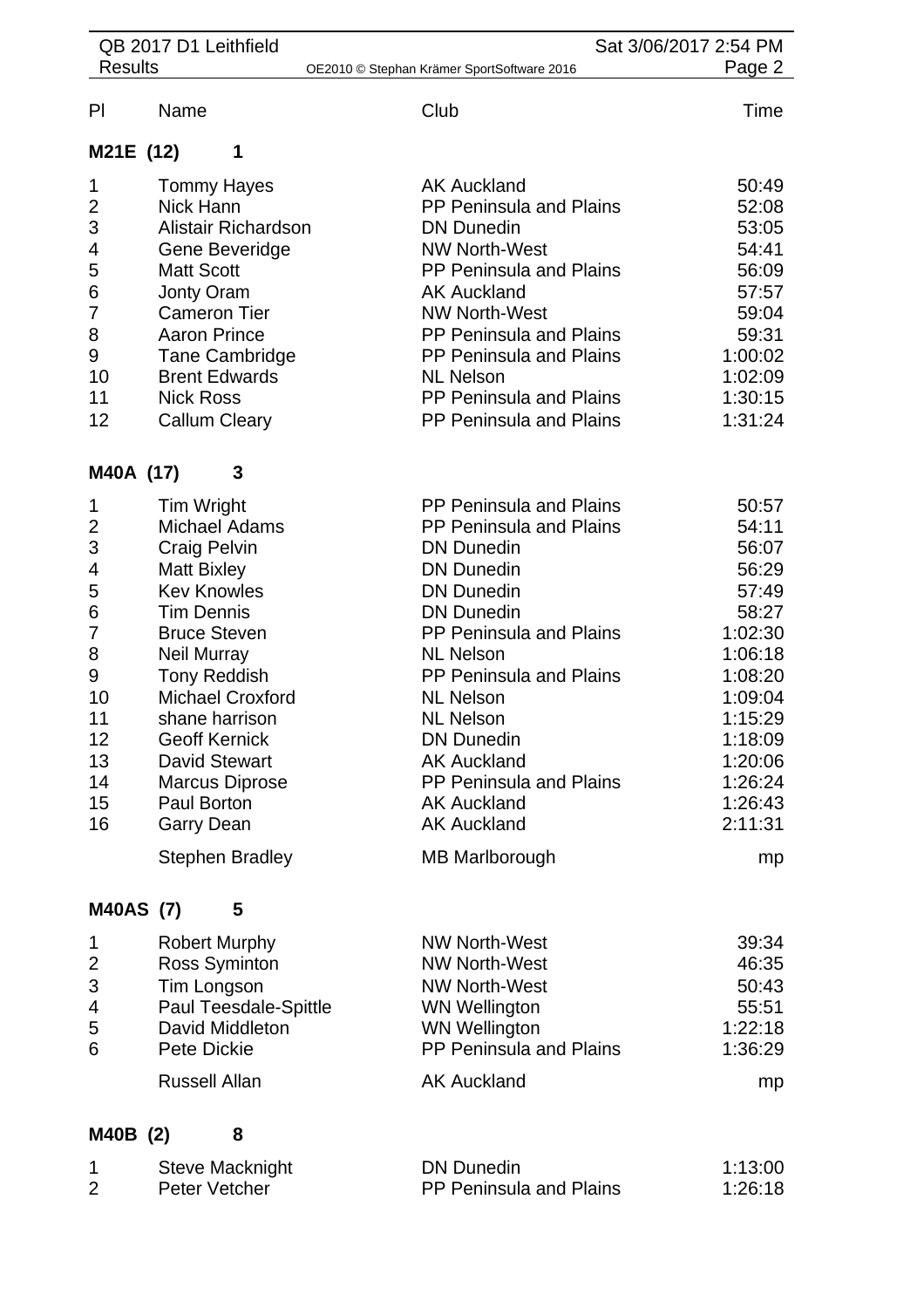|                | QB 2017 D1 Leithfield                      |                                                         | Sat 3/06/2017 2:54 PM |
|----------------|--------------------------------------------|---------------------------------------------------------|-----------------------|
| <b>Results</b> |                                            | OE2010 © Stephan Krämer SportSoftware 2016              | Page 3                |
| PI             | Name                                       | Club                                                    | Time                  |
| M50A (21)      | 4                                          |                                                         |                       |
| 1              | <b>Bill Edwards</b>                        | <b>HV Hutt Valley</b>                                   | 38:40                 |
| $\overline{c}$ | Al Cory-Wright                             | PP Peninsula and Plains                                 | 42:58                 |
| 3              | <b>Steve Oram</b>                          | <b>AK Auckland</b>                                      | 55:51                 |
| 4              | Jeff Greenwood                             | <b>AK Auckland</b>                                      | 56:25                 |
| 5              | John Robertson                             | <b>HV Hutt Valley</b>                                   | 56:56                 |
| 6              | <b>Alister Metherell</b>                   | PP Peninsula and Plains                                 | 58:24                 |
| 7              | <b>Mike Harding</b>                        | <b>PP Peninsula and Plains</b>                          | 59:18                 |
| 7              | David Bailey                               | <b>PP Peninsula and Plains</b>                          | 59:18                 |
| 9              | <b>Julian Hayes</b>                        | <b>AK Auckland</b>                                      | 1:02:11               |
| 10             | <b>Martin Freeman</b>                      | <b>PP Peninsula and Plains</b>                          | 1:02:58               |
| 11             | <b>Guy Cory-Wright</b>                     | <b>AK Auckland</b>                                      | 1:06:24               |
| 12             | <b>Gerald Crawford</b>                     | <b>WN Wellington</b>                                    | 1:06:54               |
| 13             | Malcolm Ingham                             | <b>WN Wellington</b>                                    | 1:06:56               |
| 14             | <b>Trevor Batin</b>                        | PP Peninsula and Plains                                 | 1:09:42               |
| 15             | Alan Moore                                 | <b>NW North-West</b>                                    | 1:12:48               |
| 16             | owen evans                                 | <b>PP Peninsula and Plains</b>                          | 1:13:36               |
| 17<br>18       | <b>Mark Frater</b><br><b>Richard Smith</b> | <b>AK Auckland</b><br>PP Peninsula and Plains           | 1:17:14<br>1:22:36    |
| 19             | Neil Egan                                  | PP Peninsula and Plains                                 | 1:38:09               |
| 20             | <b>Tim Webb</b>                            | <b>DN Dunedin</b>                                       | 1:44:32               |
|                | lan Harrison                               | <b>PP Peninsula and Plains</b>                          | mp                    |
| M60A (12)      | 5                                          |                                                         |                       |
|                |                                            |                                                         |                       |
| 1              | Dave Middleton                             | <b>NW North-West</b>                                    | 40:41                 |
| 2<br>3         | Dave Armstrong<br>Michael Wood             | <b>PP Peninsula and Plains</b><br><b>HV Hutt Valley</b> | 43:06<br>43:56        |
| 4              | <b>Graeme Read</b>                         | PP Peninsula and Plains                                 | 54:52                 |
| 5              | George Richardson                          | PP Peninsula and Plains                                 | 57:34                 |
| 6              | <b>Alistair Stewart</b>                    | <b>AK Auckland</b>                                      | 59:00                 |
| 7              | <b>George Elliott</b>                      | PP Peninsula and Plains                                 | 1:01:17               |
| 8              | David Pugh-Williams                        | PP Peninsula and Plains                                 | 1:03:49               |
| 9              | Pete Douglas                               | <b>PP Peninsula and Plains</b>                          | 1:19:22               |
| 10             | <b>John Calder</b>                         | <b>PP Peninsula and Plains</b>                          | 1:25:04               |
| 11             | <b>Allan Grant</b>                         | <b>DN Dunedin</b>                                       | 1:28:25               |
|                | Rob Garden                                 | <b>NW North-West</b>                                    | mp                    |
| M70A (5)       | 6                                          |                                                         |                       |
|                | John Robinson                              | <b>CM Counties Manakau</b>                              | 40:25                 |
| 1<br>2         | Dave Laurie                                | <b>PP Peninsula and Plains</b>                          | 48:20                 |
| 3              | Terje Moen                                 | <b>NW North-West</b>                                    | 1:10:22               |
| $\overline{4}$ | peter Zinzan                               | <b>PP Peninsula and Plains</b>                          | 1:11:04               |
|                | David Wall                                 | <b>PP Peninsula and Plains</b>                          | mp                    |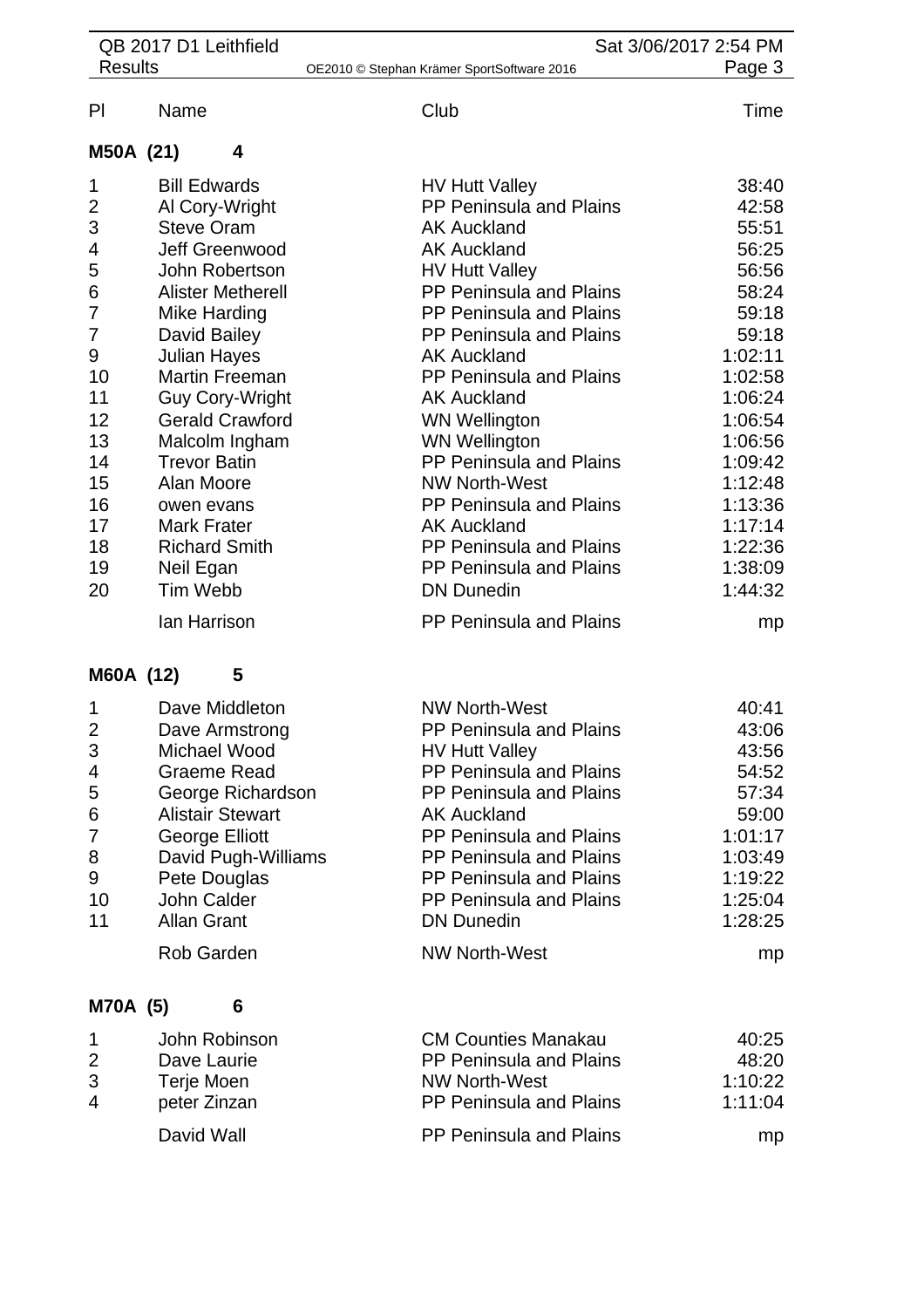|                         | QB 2017 D1 Leithfield |                          |                                            | Sat 3/06/2017 2:54 PM |
|-------------------------|-----------------------|--------------------------|--------------------------------------------|-----------------------|
| <b>Results</b>          |                       |                          | OE2010 © Stephan Krämer SportSoftware 2016 | Page 4                |
| PI                      | Name                  |                          | Club                                       | Time                  |
| W10A (7)                |                       | 10                       |                                            |                       |
| 1                       |                       | Alice Vetcher            | PP Peninsula and Plains                    | 21:21                 |
| 2                       | <b>Karin Prince</b>   |                          | PP Peninsula and Plains                    | 21:38                 |
| 3                       |                       | <b>Grace Cory-Wright</b> | <b>AK Auckland</b>                         | 22:38                 |
| 4                       | Lani Murray           |                          | <b>NL Nelson</b>                           | 23:30                 |
| 5                       | Anna Wright           |                          | PP Peninsula and Plains                    | 23:54                 |
| 6                       | <b>Greta Prince</b>   |                          | PP Peninsula and Plains                    | 25:02                 |
| $\overline{7}$          |                       | Torun Joergensen         | PP Peninsula and Plains                    | 27:25                 |
| <b>W10N</b> (1)         |                       | 10                       |                                            |                       |
| 1                       |                       | Hebe Frederick-Boyce     | <b>DN Dunedin</b>                          | 29:23                 |
| W12A (5)                |                       | 9                        |                                            |                       |
| 1                       | <b>Kate Borton</b>    |                          | <b>AK Auckland</b>                         | 30:34                 |
| $\overline{\mathbf{c}}$ | Emma Hay              |                          | PP Peninsula and Plains                    | 31:09                 |
| 3                       | Kyla Moore            |                          | <b>NW North-West</b>                       | 33:39                 |
| 4                       |                       | <b>Juliet Freeman</b>    | <b>PP Peninsula and Plains</b>             | 42:26                 |
| 5                       |                       | Rebecca Connolly         | <b>HV Hutt Valley</b>                      | 42:37                 |
|                         |                       |                          |                                            |                       |
| W20A (4)                |                       | 4                        |                                            |                       |
| 1                       |                       | Katie Cory-Wright        | PP Peninsula and Plains                    | 50:51                 |
| 2                       |                       | Heidi Stolberger         | <b>NW North-West</b>                       | 56:26                 |
| 3                       |                       | Sophie Harrison          | PP Peninsula and Plains                    | 1:00:23               |
| 4                       |                       | Sheena O'Brien           | <b>CM Counties Manakau</b>                 | 1:03:32               |
| W21A (4)                |                       | 4                        |                                            |                       |
| 1                       |                       | <b>Stephanie Farrant</b> | PP Peninsula and Plains                    | 1:28:02               |
| $\overline{2}$          |                       | Megan Carter             | <b>NL Nelson</b>                           | 1:29:00               |
| 3                       |                       | <b>Clemence Rolin</b>    | PP Peninsula and Plains                    | 1:31:38               |
|                         | <b>Grace Evans</b>    |                          | PP Peninsula and Plains                    | mp                    |
| W21AS (3)               |                       | 5                        |                                            |                       |
| 1                       |                       | <b>Fiona Vetcher</b>     | <b>PP Peninsula and Plains</b>             | 1:12:12               |
|                         | <b>Karyn Berrill</b>  |                          | . Non-member                               | mp                    |
|                         | Perri Baker           |                          | <b>DN Dunedin</b>                          | dnf                   |
| W21B (3)                |                       | 8                        |                                            |                       |
| 1                       |                       | Christina Freeman        | PP Peninsula and Plains                    | 36:19                 |
| 2                       |                       | Marianna Cochrane        | PP Peninsula and Plains                    | 57:08                 |
| 3                       |                       | <b>Sarah Stewart</b>     | <b>AK Auckland</b>                         | 1:09:07               |
|                         |                       |                          |                                            |                       |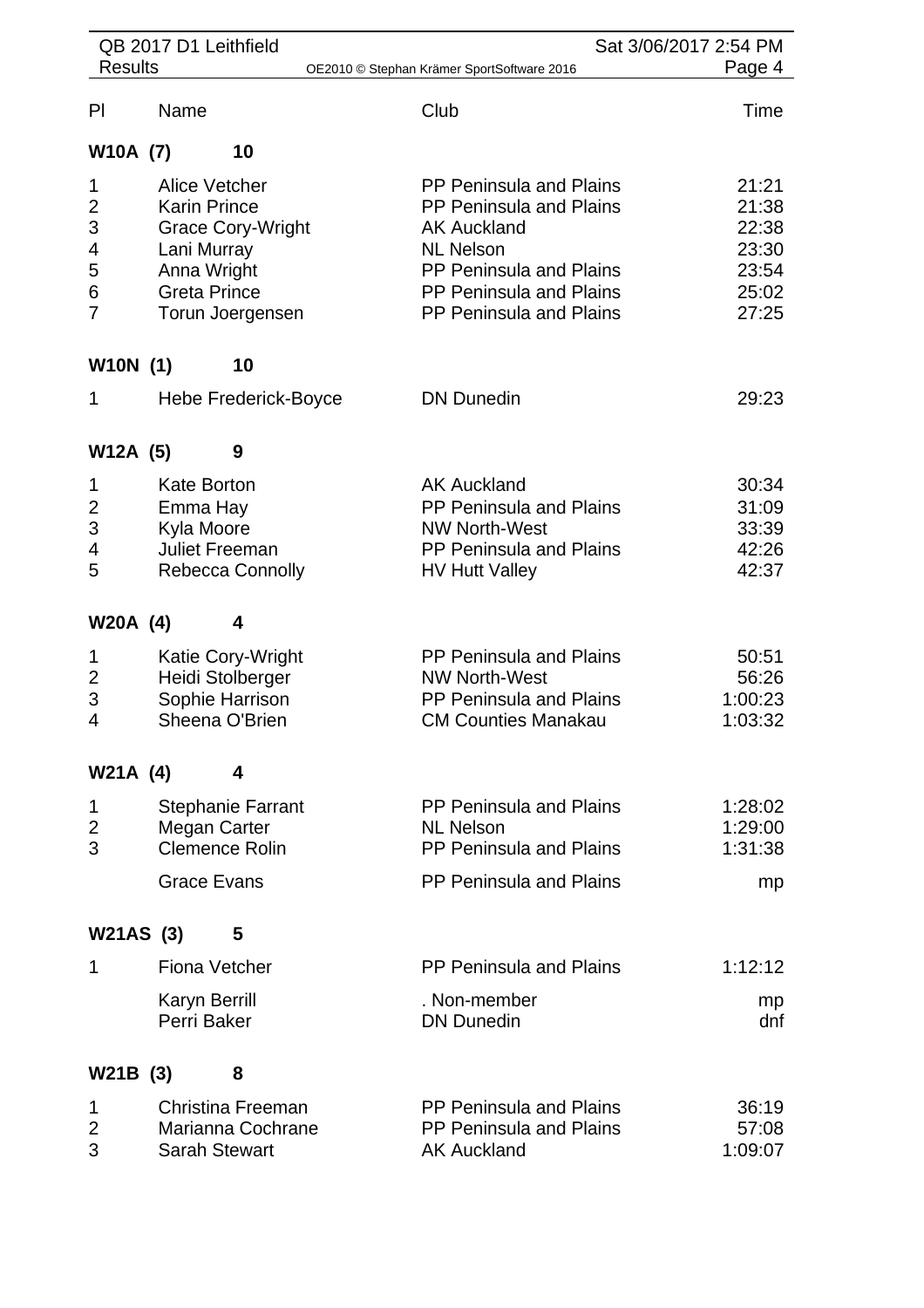| <b>Results</b>   | QB 2017 D1 Leithfield        | OE2010 © Stephan Krämer SportSoftware 2016 | Sat 3/06/2017 2:54 PM<br>Page 5 |
|------------------|------------------------------|--------------------------------------------|---------------------------------|
|                  |                              |                                            |                                 |
| PI               | Name                         | Club                                       | Time                            |
| W21C (3)         | 9                            |                                            |                                 |
| 1                | Jan Hales                    | . Non-member                               | 25:14                           |
| $\overline{2}$   | Lily Boyce                   | <b>DN Dunedin</b>                          | 33:05                           |
| 3                | <b>Geraldine Smith</b>       | <b>NW North-West</b>                       | 43:34                           |
| W21E (9)         | 2                            |                                            |                                 |
| 1                | Renee Beveridge              | <b>NW North-West</b>                       | 55:00                           |
| 2                | <b>Sara Prince</b>           | <b>PP Peninsula and Plains</b>             | 57:48                           |
| 3                | Imogene Scott                | <b>AK Auckland</b>                         | 57:56                           |
| 4                | <b>Danielle Goodall</b>      | <b>CM Counties Manakau</b>                 | 1:00:55                         |
| 5                | Sonia Hollands               | <b>PP Peninsula and Plains</b>             | 1:05:49                         |
| 6                | Jenni Adams                  | PP Peninsula and Plains                    | 1:09:24                         |
| 7                | <b>Kate Pedley</b>           | <b>PP Peninsula and Plains</b>             | 1:16:16                         |
| 8                | Eeva Boman                   | <b>HV Hutt Valley</b>                      | 1:34:10                         |
| 9                | Lara Scott                   | PP Peninsula and Plains                    | 1:46:16                         |
| W40A (14)        | 4                            |                                            |                                 |
| 1                | Sarah Wright                 | <b>PP Peninsula and Plains</b>             | 51:00                           |
| $\overline{2}$   | Antonia Wood                 | <b>DN Dunedin</b>                          | 57:16                           |
| 3                | <b>Mary Russell</b>          | <b>DN Dunedin</b>                          | 58:45                           |
| 4                | <b>Sally Lattimore</b>       | <b>NL Nelson</b>                           | 1:02:55                         |
| 5                | <b>Carey Nazzer</b>          | <b>TK Taranaki</b>                         | 1:04:58                         |
| 6                | Jeni Pelvin                  | <b>DN Dunedin</b>                          | 1:11:21                         |
| 7                | <b>Maureen Kernick</b>       | <b>DN Dunedin</b>                          | 1:13:33                         |
| 8                | Jane Lambert                 | <b>NL Nelson</b>                           | 1:15:24                         |
| 9<br>10          | Ann Bixley<br>Genevieve Webb | <b>DN Dunedin</b><br><b>DN Dunedin</b>     | 1:16:15                         |
| 11               | kristin harrison             | <b>NL Nelson</b>                           | 1:16:38<br>1:25:12              |
| 12               | Jocelyn Thrower              | <b>PP Peninsula and Plains</b>             | 1:28:55                         |
| 13               | Kelly Young                  | <b>BF</b> Bigfoot                          | 1:46:00                         |
| 14               | <b>Harriette Carr</b>        | <b>HV Hutt Valley</b>                      | 2:19:49                         |
| <b>W40AS (8)</b> | 6                            |                                            |                                 |
|                  |                              |                                            |                                 |
| 1                | <b>Iona Powell</b>           | <b>PP Peninsula and Plains</b>             | 40:42                           |
| 2                | <b>Claire Heppenstall</b>    | PP Peninsula and Plains                    | 46:33                           |
| 3                | Julia Moore                  | <b>NW North-West</b>                       | 52:49                           |
| 4                | <b>Fleur Murray</b>          | <b>NL Nelson</b>                           | 53:55                           |

- Karen Woods AK Auckland 56:54 Linda Smith PP Peninsula and Plains 58:46 Proposed CM Counties Manakau 1:03:21<br>
8 Bronwyn Rosie CM Counties Manakau 1:03:21<br>
AK Auckland 1:24:30
- **Bronwyn Rosie**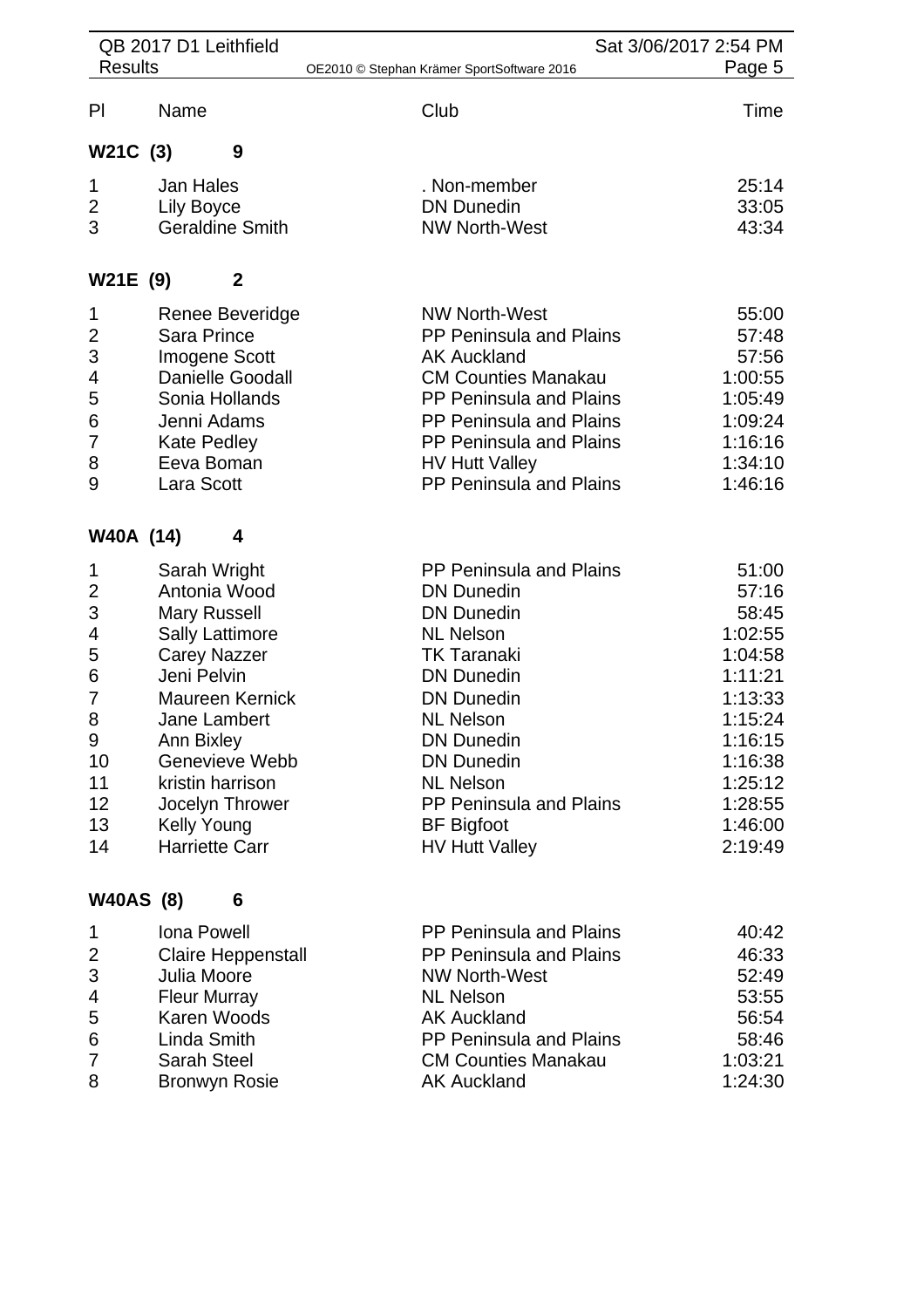|                  | QB 2017 D1 Leithfield        | Sat 3/06/2017 2:54 PM                      |  |         |
|------------------|------------------------------|--------------------------------------------|--|---------|
| <b>Results</b>   |                              | OE2010 © Stephan Krämer SportSoftware 2016 |  | Page 6  |
| PI               | Name                         | Club                                       |  | Time    |
| W40B (4)         | 8                            |                                            |  |         |
| 1                | Janet Harding                | <b>PP Peninsula and Plains</b>             |  | 1:05:36 |
| $\overline{c}$   | Melisa Zinzan                | <b>PP Peninsula and Plains</b>             |  | 1:14:21 |
| 3                | geraldine trevella           | PP Peninsula and Plains                    |  | 1:42:29 |
|                  | Lucy Thomsen                 | <b>NL Nelson</b>                           |  | mp      |
| <b>W50A (20)</b> | 5                            |                                            |  |         |
| 1                | Gillian Ingham               | <b>WN Wellington</b>                       |  | 42:54   |
| $\mathbf{2}$     | <b>Linley Earnshaw</b>       | PP Peninsula and Plains                    |  | 47:08   |
| 3                | Jean Cory-Wright             | <b>PP Peninsula and Plains</b>             |  | 49:13   |
| 4                | Jan Harrison                 | <b>PP Peninsula and Plains</b>             |  | 49:38   |
| 5                | <b>Julia Fettes</b>          | <b>PP Peninsula and Plains</b>             |  | 50:09   |
| $\,6$            | <b>Vivien Bloor</b>          | PP Peninsula and Plains                    |  | 56:12   |
| $\overline{7}$   | <b>Chris Rowe</b>            | PP Peninsula and Plains                    |  | 56:56   |
| 8                | Toni Brown                   | <b>BF</b> Bigfoot                          |  | 1:01:28 |
| 9                | Mary Wadsworth               | <b>AK Auckland</b>                         |  | 1:01:58 |
| 10               | Kay Knightbridge             | <b>NW North-West</b>                       |  | 1:03:27 |
| 11               | Suzanne Stolberger           | <b>NW North-West</b>                       |  | 1:05:22 |
| 12               | <b>Alison Comer</b>          | <b>AK Auckland</b>                         |  | 1:08:19 |
| 13               | Sue cooke                    | <b>PP Peninsula and Plains</b>             |  | 1:18:58 |
| 14               | Jane Clifford                | <b>PP Peninsula and Plains</b>             |  | 1:19:17 |
| 15               | Libby McLeay                 | <b>AK Auckland</b>                         |  | 1:21:03 |
| 16               | Monique Dean                 | <b>AK Auckland</b>                         |  | 1:24:32 |
| 17               | <b>Rachel Middleton</b>      | <b>WN Wellington</b>                       |  | 1:28:17 |
| 18               | <b>Katharine Webb</b>        | <b>DN Dunedin</b>                          |  | 1:30:02 |
| 19               | Helen Wood                   | PP Peninsula and Plains                    |  | 1:38:46 |
| 20               | Mel Brigden                  | <b>PP Peninsula and Plains</b>             |  | 1:42:56 |
| <b>W60A (10)</b> | 6                            |                                            |  |         |
| 1                | <b>Vivienne Prince</b>       | <b>PP Peninsula and Plains</b>             |  | 42:09   |
| $\overline{2}$   | <b>Heather Pugh-Williams</b> | <b>PP Peninsula and Plains</b>             |  | 54:26   |
| 3                | Joanna Stewart               | <b>AK Auckland</b>                         |  | 57:16   |
| 4                | <b>Annie Grant</b>           | <b>DN Dunedin</b>                          |  | 58:05   |
| 5                | Mary Moen                    | <b>NW North-West</b>                       |  | 59:12   |
| 6                | <b>Chrissie Williams</b>     | <b>PP Peninsula and Plains</b>             |  | 1:02:32 |
| 7                | Jenny Calder                 | <b>PP Peninsula and Plains</b>             |  | 1:09:50 |
| 8                | <b>Frances Wall</b>          | <b>PP Peninsula and Plains</b>             |  | 1:39:15 |
| 9                | Mary Mackintosh              | PP Peninsula and Plains                    |  | 1:39:23 |
| 10               | Jocelyn Douglas              | <b>PP Peninsula and Plains</b>             |  | 1:40:10 |
| <b>W70A (3)</b>  | 6                            |                                            |  |         |
|                  |                              |                                            |  |         |

| Trish Faulkner | <b>PP Peninsula and Plains</b> | 1:02:49 |
|----------------|--------------------------------|---------|
| Val Robinson   | <b>CM Counties Manakau</b>     | 1:21:03 |
| Robyn Davies   | <b>PP Peninsula and Plains</b> | 2:03:18 |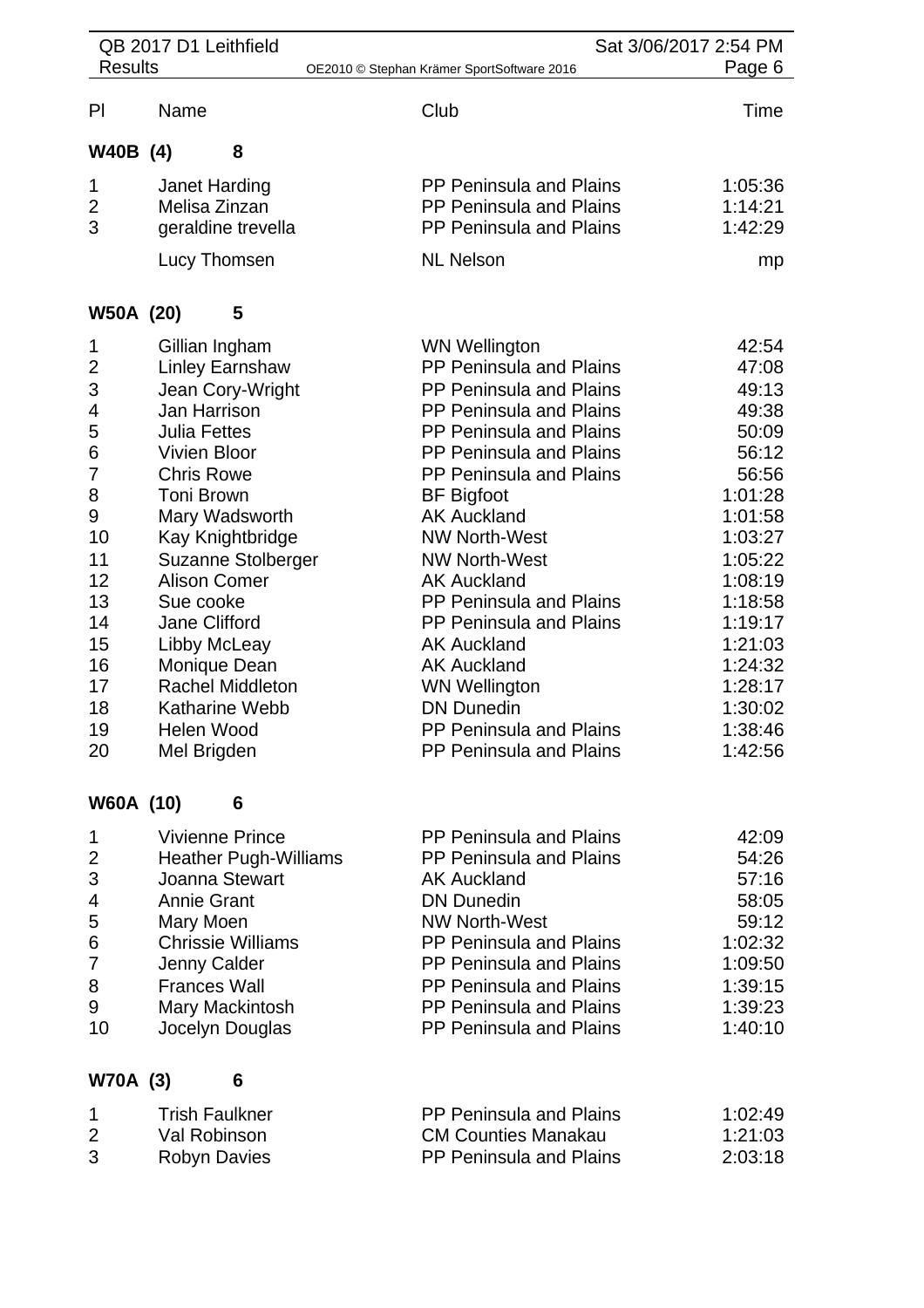| QB 2017 D1 Leithfield<br>Sat 3/06/2017 2:54 PM |                          |                                            |         |
|------------------------------------------------|--------------------------|--------------------------------------------|---------|
| <b>Results</b>                                 |                          | OE2010 © Stephan Krämer SportSoftware 2016 | Page 7  |
| PI                                             | Name                     | Club                                       | Time    |
|                                                | <b>Junior Boys A 7</b>   |                                            |         |
| 1                                              | <b>Will Tidswell</b>     | <b>HB Hawkes Bay</b>                       | 24:19   |
| $\overline{2}$                                 | Jack Drage               | <b>PP Peninsula and Plains</b>             | 28:43   |
| 3                                              | Michael McCormack        | <b>AK Auckland</b>                         | 30:49   |
| 4                                              | <b>Thomas Brendolise</b> | <b>AK Auckland</b>                         | 31:44   |
| 5                                              | Kieran Edwards           | <b>HV Hutt Valley</b>                      | 31:49   |
| 6                                              | <b>Oliver Edwards</b>    | <b>HV Hutt Valley</b>                      | 32:06   |
| 7                                              | Ryan Moore               | <b>NW North-West</b>                       | 32:35   |
| 8                                              | <b>Braeden Kommeren</b>  | <b>HB Hawkes Bay</b>                       | 32:45   |
| 9                                              | <b>Callum Farmer</b>     | <b>CM Counties Manakau</b>                 | 32:59   |
| 10                                             | <b>Campbell Syme</b>     | <b>AK Auckland</b>                         | 34:03   |
| 11                                             | Adam Bateman             | <b>AK Auckland</b>                         | 34:36   |
| 12                                             | <b>Mitchell Cooper</b>   | <b>AK Auckland</b>                         | 35:47   |
| 13                                             | <b>Riley Croxford</b>    | <b>NL Nelson</b>                           | 36:21   |
| 14                                             | Jamal Murray             | <b>NL Nelson</b>                           | 37:04   |
| 15                                             | Ollie Bixley             | <b>DN Dunedin</b>                          | 37:47   |
| 16                                             | Seth Dean                | <b>AK Auckland</b>                         | 40:46   |
| 17                                             | Aidan Skinner            | <b>AK Auckland</b>                         | 40:51   |
| 17                                             | <b>Matthew Greenwood</b> | <b>AK Auckland</b>                         | 40:51   |
| 19                                             | Jake van Keulen          | PP Peninsula and Plains                    | 41:03   |
| 20                                             | <b>Flynn Hunter</b>      | <b>PP Peninsula and Plains</b>             | 41:07   |
| 21                                             | Nathan Borton            | <b>AK Auckland</b>                         | 41:41   |
| 22                                             | <b>Tim Crawford</b>      | <b>WN Wellington</b>                       | 43:05   |
| 23                                             | Alex Jobbins             | <b>AK Auckland</b>                         | 43:28   |
| 24                                             | Simon Bond               | <b>TK Taranaki</b>                         | 43:59   |
| 25                                             | <b>Angus Steven</b>      | PP Peninsula and Plains                    | 45:56   |
| 26                                             | <b>Moss Pelvin</b>       | <b>DN Dunedin</b>                          | 46:35   |
| 27                                             | clayton shadbolt         | PP Peninsula and Plains                    | 48:34   |
| 28                                             | <b>Matt Harding</b>      | PP Peninsula and Plains                    | 52:56   |
| 29                                             | <b>Angus Syminton</b>    | <b>NW North-West</b>                       | 55:58   |
| 30                                             | <b>Isaac Lee</b>         | <b>DN Dunedin</b>                          | 58:14   |
| 31                                             | Fergus O'Neill           | PP Peninsula and Plains                    | 59:00   |
| 32                                             | Alan Teesdale            | <b>WN Wellington</b>                       | 1:05:51 |
|                                                | <b>Junior Boys B 9</b>   |                                            |         |
| 1                                              | <b>Brayden Foote</b>     | <b>DN Dunedin</b>                          | 24:17   |
| 1                                              | <b>Luke Geddes</b>       | <b>DN Dunedin</b>                          | 24:17   |
| 3                                              | <b>Matt Crawford</b>     | <b>WN Wellington</b>                       | 26:12   |
| 4                                              | Sam Hay                  | . Non-member                               | 29:02   |
| 5                                              | <b>Shea Pownall</b>      | <b>DN Dunedin</b>                          | 36:49   |
|                                                |                          |                                            |         |
|                                                | Senior Boys A 3          |                                            |         |

| $\mathbf 1$    | <b>Kurtis Shuker</b>    | <b>CM Counties Manakau</b>     | 41:27 |
|----------------|-------------------------|--------------------------------|-------|
| $\mathcal{P}$  | Daniel Monckton         | <b>NW North-West</b>           | 42:36 |
| 3              | <b>Stephen Harding</b>  | <b>PP Peninsula and Plains</b> | 43:07 |
| $\overline{a}$ | <b>Felix Harrison</b>   | PP Peninsula and Plains        | 44:53 |
| 5              | <b>Calum Sutherland</b> | <b>TK Taranaki</b>             | 45:25 |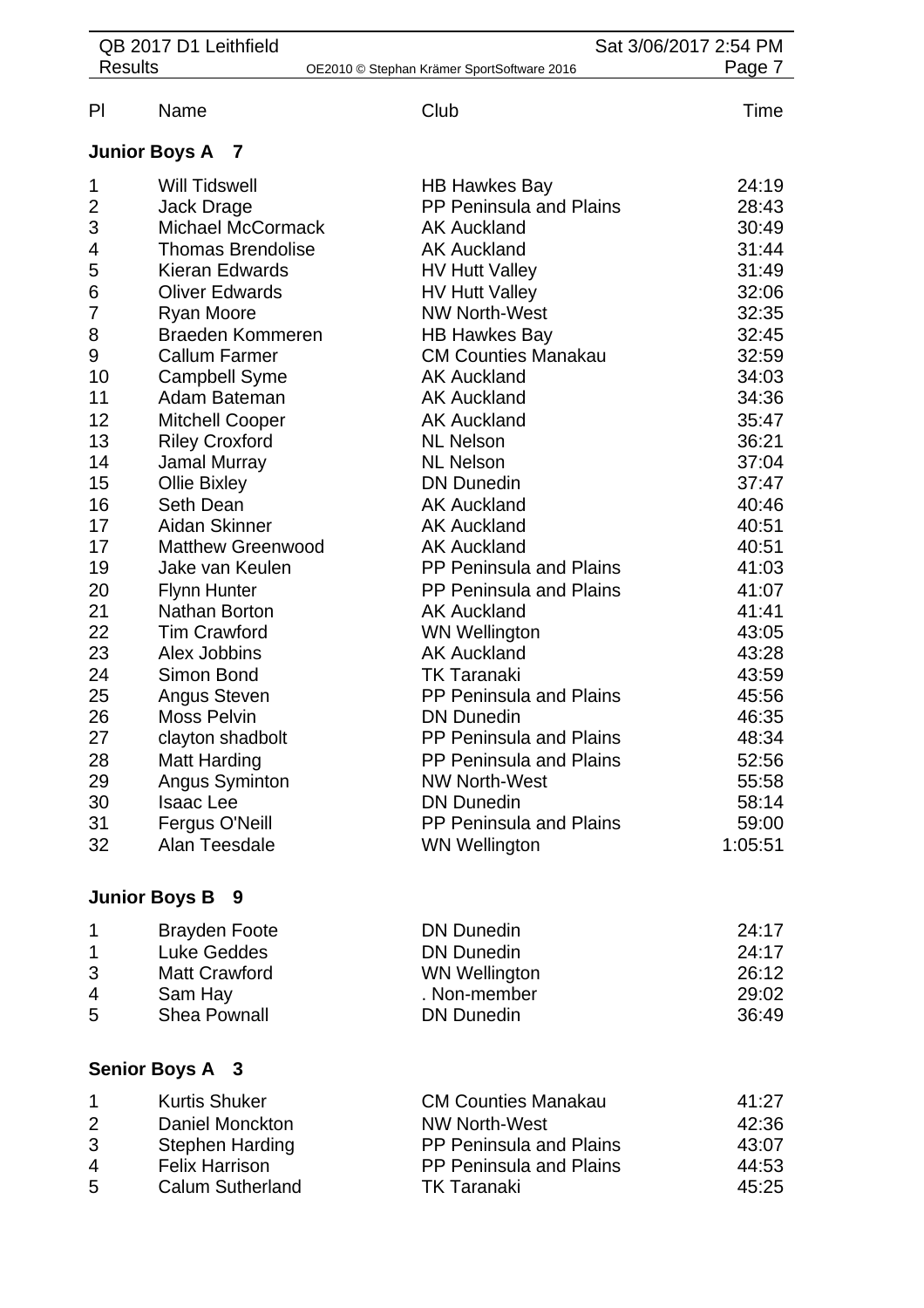| QB 2017 D1 Leithfield |                            |                                            | Sat 3/06/2017 2:54 PM |  |
|-----------------------|----------------------------|--------------------------------------------|-----------------------|--|
| <b>Results</b>        |                            | OE2010 © Stephan Krämer SportSoftware 2016 | Page 8                |  |
| P <sub>1</sub>        | Name                       | Club                                       | Time                  |  |
|                       | <b>Senior Boys A 3</b>     | (cont.)                                    |                       |  |
| 6                     | Joseph Lynch               | <b>WN Wellington</b>                       | 45:37                 |  |
| $\overline{7}$        | Isaac Egan                 | PP Peninsula and Plains                    | 46:46                 |  |
| 8                     | ayrton shadbolt            | PP Peninsula and Plains                    | 46:48                 |  |
| $\boldsymbol{9}$      | Tom Harding                | PP Peninsula and Plains                    | 47:16                 |  |
| 10                    | Sebastian Safka            | <b>NW North-West</b>                       | 48:26                 |  |
| 11                    | <b>Scott Smith</b>         | PP Peninsula and Plains                    | 49:05                 |  |
| 12                    | Oliver Egan                | PP Peninsula and Plains                    | 49:17                 |  |
| 13                    | Liam Stolberger            | <b>NW North-West</b>                       | 49:23                 |  |
| 14                    | <b>Patrick Hayes</b>       | <b>AK Auckland</b>                         | 50:48                 |  |
| 15                    | Dominic Cleary             | PP Peninsula and Plains                    | 50:57                 |  |
| 16                    | Liam Thompson              | <b>AK Auckland</b>                         | 53:00                 |  |
| 17                    | Ronan Lee                  | <b>HB Hawkes Bay</b>                       | 53:13                 |  |
| 18                    | Jason Bond                 | <b>TK Taranaki</b>                         | 54:02                 |  |
| 19                    | Euan Pike                  | <b>NW North-West</b>                       | 55:26                 |  |
| 20                    | Seb Daellenbach            | <b>WN Wellington</b>                       | 1:01:17               |  |
| 21                    | <b>James McCormack</b>     | <b>AK Auckland</b>                         | 1:03:16               |  |
| 22                    | <b>Liam Watkins Starrs</b> | <b>NW North-West</b>                       | 1:05:13               |  |
| 23                    | Alex de Beer               | <b>NW North-West</b>                       | 1:06:00               |  |
| 24                    | <b>Tomas Calderon</b>      | <b>NW North-West</b>                       | 1:13:58               |  |
|                       | Junior Girls A (8          |                                            |                       |  |
| 1                     | <b>Lucy Burrell</b>        | <b>AK Auckland</b>                         | 27:17                 |  |
| 2                     | Kaia Joergensen            | PP Peninsula and Plains                    | 27:25                 |  |
| 3                     | <b>Sylvie Frater</b>       | <b>AK Auckland</b>                         | 31:23                 |  |
| $\overline{4}$        | <b>Chelsea Oliver</b>      | <b>AK Auckland</b>                         | 33:54                 |  |
| 5                     | Anna Duston                | <b>AK Auckland</b>                         | 34:14                 |  |
| 6                     | Katie Ryan                 | <b>NW North-West</b>                       | 35:18                 |  |
| 7                     | Penelope Salmon            | <b>NW North-West</b>                       | 35:53                 |  |
| 8                     | Rebecca Greenwood          | <b>AK Auckland</b>                         | 35:58                 |  |
| 9                     | <b>Beth Hunter</b>         | <b>PP Peninsula and Plains</b>             | 37:47                 |  |
| 10                    | Anna Cory-Wright           | <b>AK Auckland</b>                         | 38:12                 |  |
| 11                    | <b>Jessica Sewell</b>      | <b>NW North-West</b>                       | 38:13                 |  |
| 12                    | Johanna Harrison           | <b>NL Nelson</b>                           | 39:08                 |  |
| 13                    | <b>Emily Hayes</b>         | <b>AK Auckland</b>                         | 39:17                 |  |
| 14                    | <b>Olivia Collins</b>      | <b>NW North-West</b>                       | 40:06                 |  |
| 15                    | Petra Buyck                | <b>AK Auckland</b>                         | 40:37                 |  |
| 16                    | <b>Ellen Currie</b>        | <b>GO Garingal</b>                         | 41:39                 |  |
| 17                    | Cara Bradding              | <b>NW North-West</b>                       | 42:13                 |  |
| 18                    | <b>Tessa Burns</b>         | <b>HB Hawkes Bay</b>                       | 44:19                 |  |
| 19                    | paulina harrison           | <b>NL Nelson</b>                           | 45:58                 |  |
| 20                    | <b>Hannah Stewart</b>      | <b>AK Auckland</b>                         | 47:04                 |  |
| 21                    | Theane van Zyl             | <b>AK Auckland</b>                         | 48:22                 |  |
| 22                    | Samantha Bixley            | <b>DN Dunedin</b>                          | 48:24                 |  |
| 23                    | Olivia Lambert             | <b>NL Nelson</b>                           | 50:12                 |  |
| 24                    | Alice Egan                 | PP Peninsula and Plains                    | 51:54                 |  |
| 25                    | Sophia Wood                | <b>AK Auckland</b>                         | 53:03                 |  |
| 26                    | Zara Stewart               | <b>AK Auckland</b>                         | 53:40                 |  |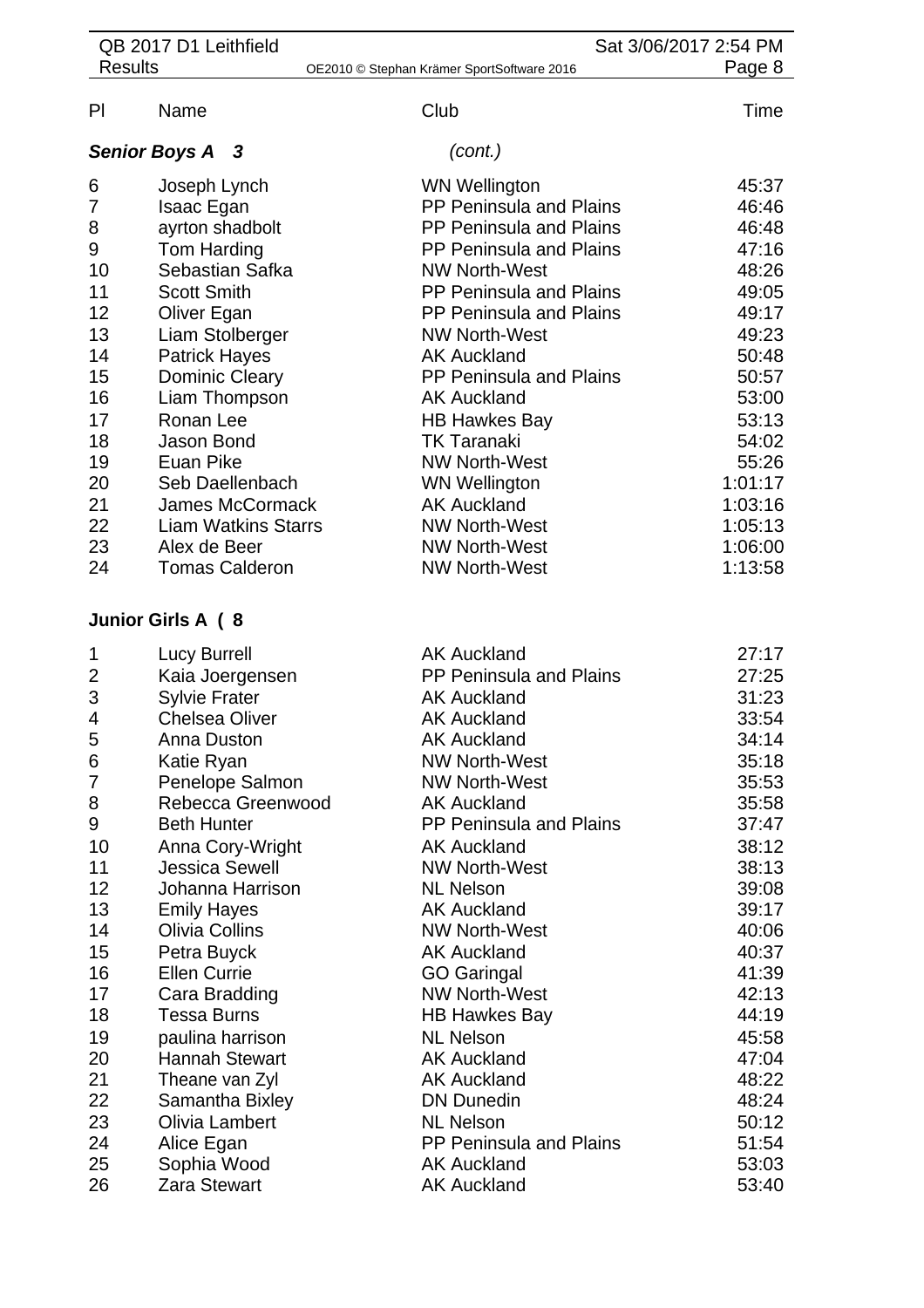|                                                                                                        | QB 2017 D1 Leithfield                                                                                                                                                                                                                                                                                                                                                                                                   | Sat 3/06/2017 2:54 PM                                                                                                                                                                                                                                                                                                                                                                                                                                                                                               |                                                                                                                                                                                        |  |
|--------------------------------------------------------------------------------------------------------|-------------------------------------------------------------------------------------------------------------------------------------------------------------------------------------------------------------------------------------------------------------------------------------------------------------------------------------------------------------------------------------------------------------------------|---------------------------------------------------------------------------------------------------------------------------------------------------------------------------------------------------------------------------------------------------------------------------------------------------------------------------------------------------------------------------------------------------------------------------------------------------------------------------------------------------------------------|----------------------------------------------------------------------------------------------------------------------------------------------------------------------------------------|--|
| <b>Results</b>                                                                                         |                                                                                                                                                                                                                                                                                                                                                                                                                         | OE2010 © Stephan Krämer SportSoftware 2016                                                                                                                                                                                                                                                                                                                                                                                                                                                                          | Page 9                                                                                                                                                                                 |  |
| P                                                                                                      | Name                                                                                                                                                                                                                                                                                                                                                                                                                    | Club                                                                                                                                                                                                                                                                                                                                                                                                                                                                                                                | Time                                                                                                                                                                                   |  |
|                                                                                                        | <b>Junior Girls A</b><br>8                                                                                                                                                                                                                                                                                                                                                                                              | (cont.)                                                                                                                                                                                                                                                                                                                                                                                                                                                                                                             |                                                                                                                                                                                        |  |
| 27<br>28<br>29<br>30                                                                                   | <b>Juliet Frater</b><br>Daisy York<br>Peyton Morete<br>Peyton Leigh<br><b>Holly Prickett</b>                                                                                                                                                                                                                                                                                                                            | <b>AK Auckland</b><br>PP Peninsula and Plains<br><b>RK Red Kiwis</b><br><b>AK Auckland</b><br>PP Peninsula and Plains                                                                                                                                                                                                                                                                                                                                                                                               | 58:04<br>58:07<br>58:59<br>1:02:20<br>mp                                                                                                                                               |  |
|                                                                                                        | <b>Junior Girls B</b><br>9                                                                                                                                                                                                                                                                                                                                                                                              |                                                                                                                                                                                                                                                                                                                                                                                                                                                                                                                     |                                                                                                                                                                                        |  |
| 1<br>$\overline{2}$<br>3<br>4                                                                          | Anya Murray<br><b>Catherine Connolly</b><br>Gemma York<br>Sophie Berrill                                                                                                                                                                                                                                                                                                                                                | <b>NL Nelson</b><br><b>HV Hutt Valley</b><br>PP Peninsula and Plains<br>. Non-member                                                                                                                                                                                                                                                                                                                                                                                                                                | 25:08<br>40:17<br>43:58<br>57:21                                                                                                                                                       |  |
|                                                                                                        | <b>Senior Girls A</b><br>4                                                                                                                                                                                                                                                                                                                                                                                              |                                                                                                                                                                                                                                                                                                                                                                                                                                                                                                                     |                                                                                                                                                                                        |  |
| 1<br>$\overline{2}$<br>3<br>4<br>5<br>6<br>7<br>8<br>9<br>10<br>11<br>12<br>13<br>14<br>15<br>16<br>17 | <b>Marisol Hunter</b><br><b>Meghan Drew</b><br>Carolyne Nel<br><b>Briana Steven</b><br><b>Ellenna Caudwell</b><br>Tegan Knightbridge<br>Georgia Skelton<br>Marina Comeskey<br>Georgina Dibble<br>Sofie Safkova<br>Maddie Longson<br><b>Amber Riddle</b><br>Aleisha Neary<br><b>Catherine Murphy</b><br><b>Bella Fraser</b><br>Fiona Middleton<br>India James<br>Isabella Kelly<br><b>Lucy Prickett</b><br>Caitlin Young | PP Peninsula and Plains<br><b>AK Auckland</b><br><b>HB Hawkes Bay</b><br>PP Peninsula and Plains<br><b>CM Counties Manakau</b><br><b>NW North-West</b><br><b>CM Counties Manakau</b><br><b>WN Wellington</b><br><b>NW North-West</b><br><b>NW North-West</b><br><b>NW North-West</b><br><b>HV Hutt Valley</b><br><b>CM Counties Manakau</b><br><b>NW North-West</b><br><b>DN Dunedin</b><br><b>WN Wellington</b><br><b>AK Auckland</b><br><b>TK Taranaki</b><br><b>PP Peninsula and Plains</b><br><b>BF</b> Bigfoot | 48:32<br>49:32<br>49:53<br>50:26<br>52:44<br>53:00<br>56:40<br>57:59<br>58:50<br>59:15<br>1:06:03<br>1:06:43<br>1:07:51<br>1:22:02<br>1:24:21<br>1:24:27<br>1:27:27<br>mp<br>mp<br>dnf |  |
|                                                                                                        | <b>Senior Girls B</b><br>8                                                                                                                                                                                                                                                                                                                                                                                              |                                                                                                                                                                                                                                                                                                                                                                                                                                                                                                                     |                                                                                                                                                                                        |  |
| 1<br>2                                                                                                 | Lilly van Keulen<br>Olivia Healey                                                                                                                                                                                                                                                                                                                                                                                       | <b>PP Peninsula and Plains</b><br><b>HV Hutt Valley</b>                                                                                                                                                                                                                                                                                                                                                                                                                                                             | 58:53<br>1:05:31                                                                                                                                                                       |  |
|                                                                                                        | Orange Lng (1 7                                                                                                                                                                                                                                                                                                                                                                                                         |                                                                                                                                                                                                                                                                                                                                                                                                                                                                                                                     |                                                                                                                                                                                        |  |
| 1                                                                                                      | Sophie Hart                                                                                                                                                                                                                                                                                                                                                                                                             | <b>PP Peninsula and Plains</b>                                                                                                                                                                                                                                                                                                                                                                                                                                                                                      | 1:23:48                                                                                                                                                                                |  |